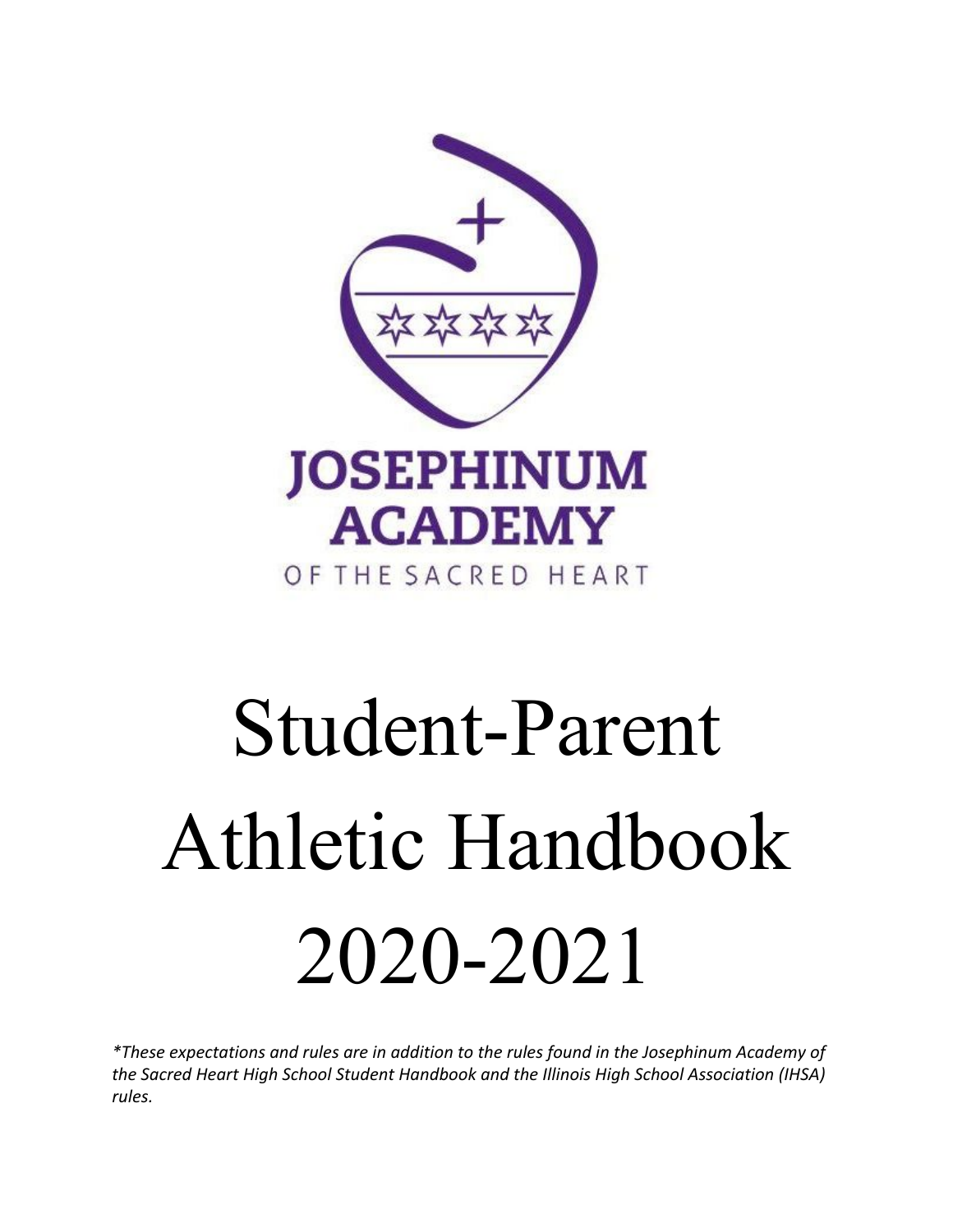# **Table of Contents**

| I.    | Josephinum's Mission Statement                                |         |
|-------|---------------------------------------------------------------|---------|
| П.    | Philosophy of Athletics                                       |         |
| Ш.    | Josephinum's Student Handbook & Calendar                      | p. 3    |
|       | A. Eligibility Policy for Athletic and Co-Curricular Programs | p. 3    |
|       | B. Interscholastic Josephinum Athletics                       | p. 5    |
|       | C. Josephinum Cougars Objectives of Participation             | p. 5    |
|       | D. Josephinum Cougars Athletic Code of Conduct                | p. $6$  |
| IV.   | <b>Athletic Disciplinary Action</b>                           | p. 6    |
| V.    | <b>Attendance Policy</b>                                      | p. 6    |
| VI.   | Requirements for Participation                                |         |
| VII.  | Athletic Injuries & Concussion                                |         |
| VIII. | Transportation                                                |         |
| IX.   | Fundraising                                                   |         |
| Х.    | Communication Between Coach, Athlete and Parent               | p. 8    |
|       | A. Parent/Coach Relationship                                  | p. 8    |
|       | B. Communication Coaches Should Give to Parents               | p. 8    |
|       | C. Communication Coaches Should Expect from Parents           | p. 8    |
|       | D. Appropriate Concerns to Discuss with Coaches               | p. 8    |
|       | E. Coaches' Decisions                                         | p. 9    |
|       | F. The Channel of Authority in the Athletic Department        | p. 9    |
| XI.   | Spirituality                                                  | p. 9    |
| XII.  | Acknowledgement/Consent Form                                  | p. $10$ |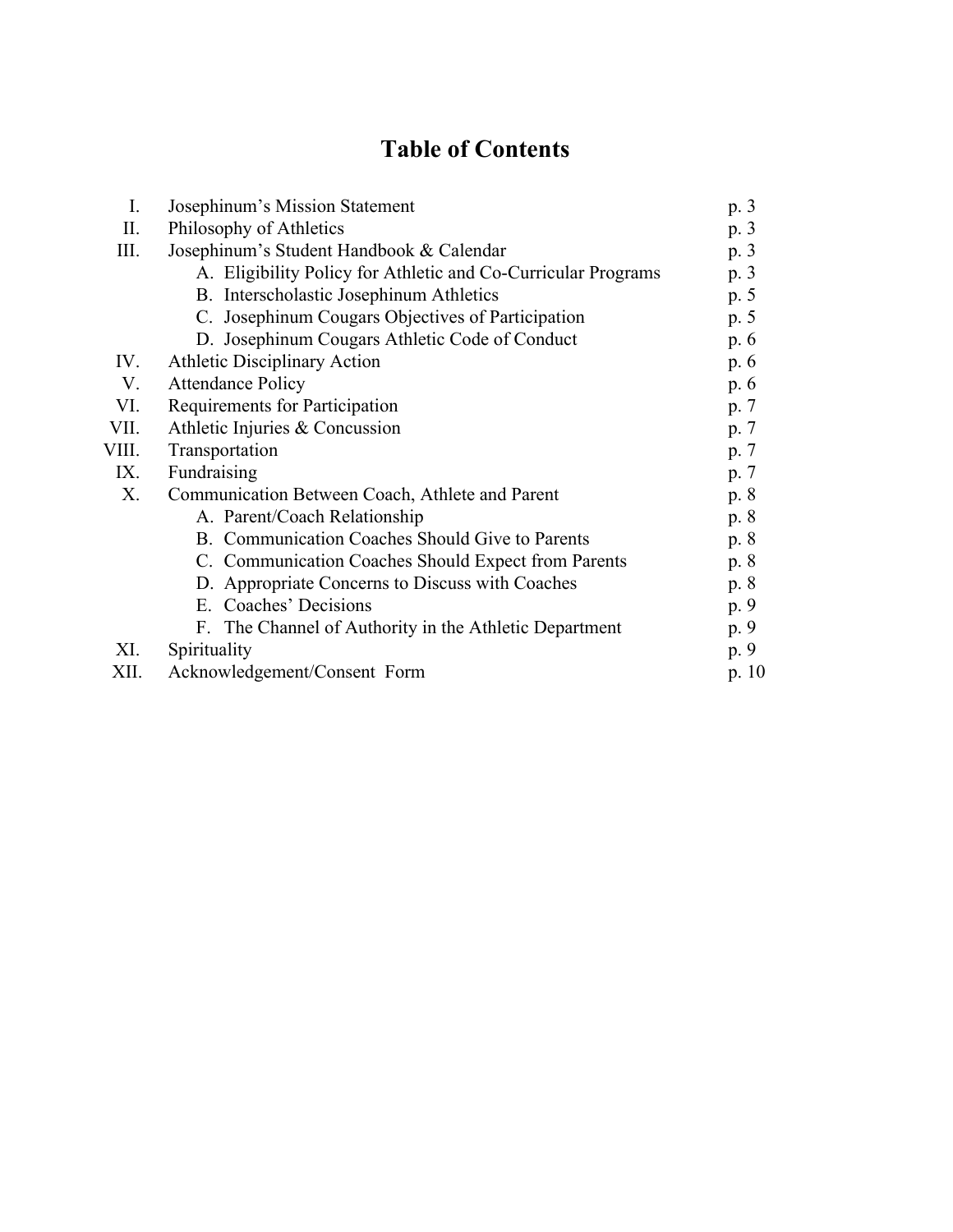#### **I. JOSEPHINUM'S MISSION STATEMENT**

*Josephinum Academy of the Sacred Heart offers a world-class approach to academic excellence combined with a holistic, moral, and spiritual development in a college-preparatory environment at an affordable price to all girls in the heart of Chicago.*

# **II. PHILOSOPHY OF JOSEPHINUM ATHLETICS**

The Josephinum Academy Athletic Department gives young women an opportunity to compete on the interscholastic level in a variety of sports. It seeks to promote teamwork among peers and adults in the spirit of competition. The student-athlete exemplifies the Sacred-Heart Goals which are; a personal and active faith in God, a deep respect for intellectual values, a social awareness which impels action, the building of community as a Christian value, and personal growth in an atmosphere of wise freedom. Each student-athlete takes pride in building and representing the ongoing tradition of Josephinum Academy's excellence in athletic achievement, which enhances life-long learning.

It has been an ongoing tradition and philosophy of the Josephinum Academy Athletic Department that participation in athletics is an integral part of the education process. Participation in Josephinum athletics is a privilege and an honor, not a right to be taken for granted. Athletics provides opportunities for students to grow and come to value sportsmanship, teamwork and fair play. Participation in athletics can teach educational values such as discipline, dedication, desire, courage, dignity, sacrifice, competition, responsibility, leadership and pride. The true value of high school athletics rests in the learning of these life-long lessons.

The success of our athletic teams is a direct result of the following: dedication of our coaches, continuing cooperation with the school administration, the support provided by the parents and members of the community, and the dedication, skill and participation of our athletes. In administering the athletic program, efforts will be made to offer those activities, which meet the needs and interests of the students, to provide the best possible facilities and to provide qualified coaches. The primary concern in conducting the athletic program is the health and welfare of the student-athletes.

#### **III. JOSEPHINUM'S STUDENT HANDBOOK (copied)**

#### **A. ELIGIBILITY POLICY FOR ATHLETIC AND CO-CURRICULAR PROGRAMS**

#### **The purposes of this policy are as follows:**

- To establish qualifications for participating in athletic and co-curricular activities
- To provide motivation to keep academic performance high
- To aid students in balancing the various aspects of their lives

#### **Josephinum's basic beliefs regarding eligibility for participation include:**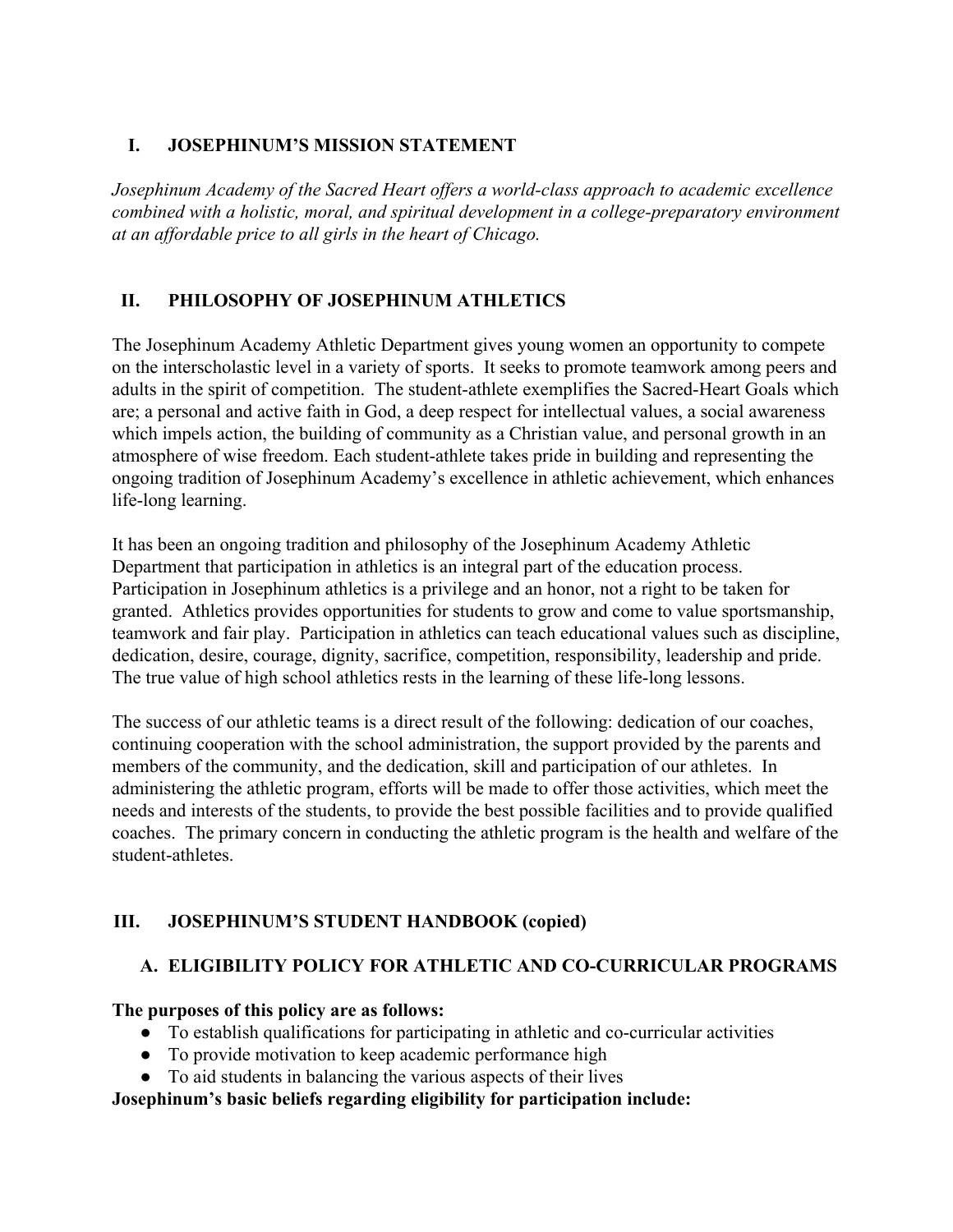- Academic / intellectual development is the primary focus of Josephinum Academy
- Students represent the school and should reflect Josephinum in the best light
- Students are motivated by eligibility standards to maintain academic performance
- Standards should be enforced firmly and consistently
- Students who are heavily involved in and outside of school must learn to budget time and set priorities
- Participation in co-curricular and athletic programs are essential to becoming well-rounded individuals, but they are a privilege that accompanies good behavior and academic performance

A minimum grade point average (GPA) of 2.0 must be maintained in order to participate in interscholastic athletics.

- Grades will be updated each week and will be used to determine grade point eligibility
- Each player must come to practice on time after school every day from 4:00pm 6:00pm (Schedule may vary)
- Attendance is mandatory. Any absences must be accompanied by a note from a doctor, parent, or teacher. If otherwise, the absence will be counted as unexcused.
- Three **unexcused** absences has the potential to result in dismissal from the team.
- One **excused** absence will result in the inability to **start** the next game (given the next game is the following day)
- Three **excused** absences will result in an inability to play the next game; however, the player must still be in attendance to support the team.
- Each player needs to be prepared with a T-shirt, comfortable shorts or pants, and athletic shoes. They must remove **ALL** jewelry for practice.
- If you miss school, players may not participate in any after school activities such as practices, or games.
- If a student is receiving a D in any class they may be directed to focus on classwork during the scheduled practice time. The student athlete will work on class assignments, homework, or quizzes on the stage. The student athlete MUST still attend practice.
- If a student is receiving an F in any class they will be directed to focus on classwork during the scheduled practice/game time. The student athlete will work on class assignments, homework, or quizzes on the stage. The student athlete will **NOT** be allowed to participate in any games, or practices until the grade has been deemed passing. The student athlete **MUST** still attend the scheduled practices and games.
- Multiple F's may result in dismissal from the team. This is a case by case basis.
- Uniforms MUST be turned in to the Athletic office by the end of season banquet. If they are not turned in to the Athletic Department. The student's account will be charged an appropriate fee depending on sport.
- Any alcohol or drug abuse is strictly banned from the team and will result in an immediate dismissal from the team.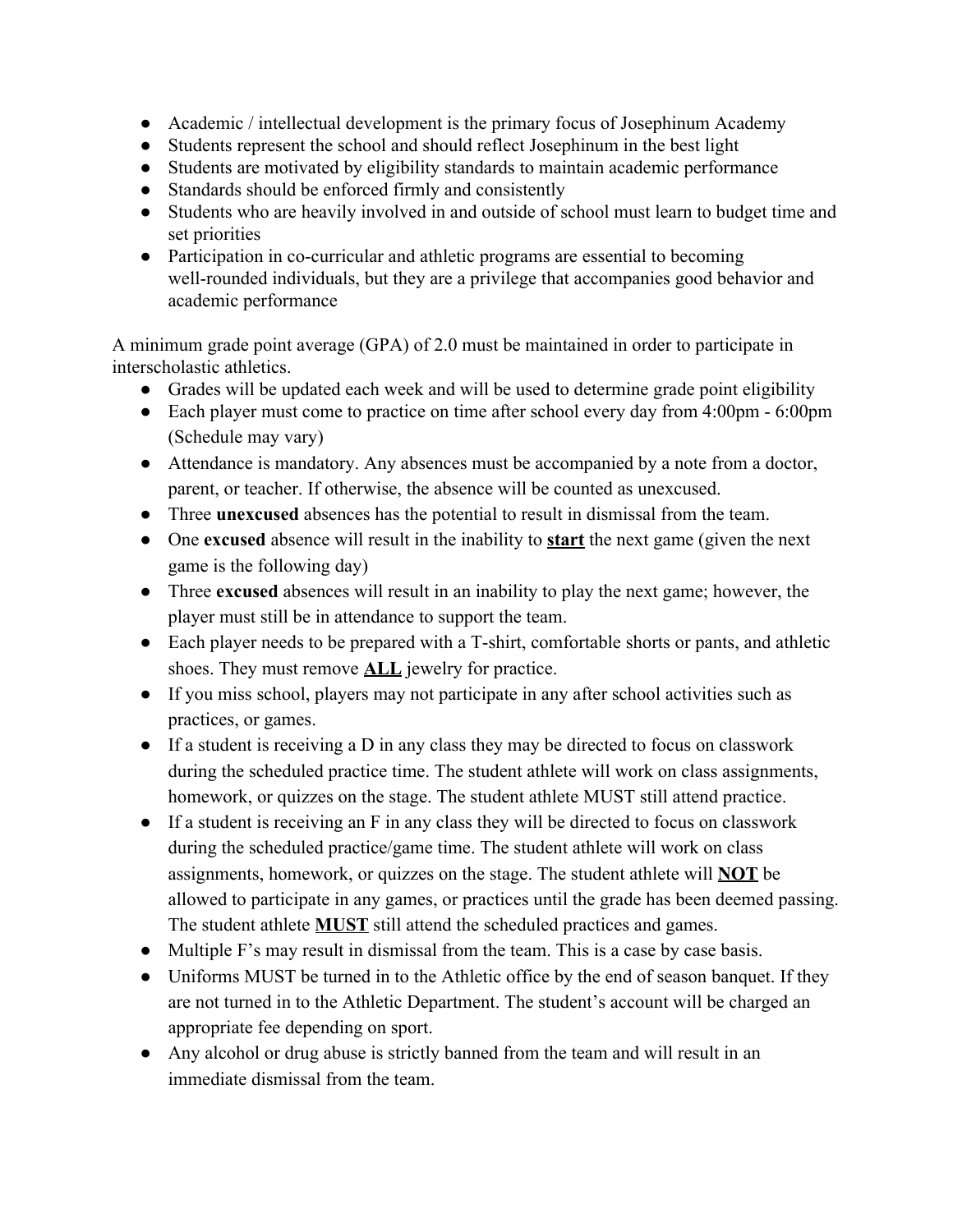## **B. INTERSCHOLASTIC JOSEPHINUM ATHLETICS**

*Josephinum Academy does not recruit students or attempt to recruit students for athletic purposes in accordance with the Illinois High School Association. Any contact with students, home visits and/or phone calls are prohibited. Gifts, leadership awards, scholarships or financial aid are not offered for athletic ability.*

The Josephinum athletic program includes 4 sports and 7 teams. Josephinum *Cougars* participate in interscholastic athletic competition in conjunction with the Chicago Prep Conference (CPC) under the auspices and rules of the Illinois High School Association (IHSA). The main objective of Josephinum's athletic program, which is co-curricular to our educational mission, is to foster participation, competition, sportsmanship, skill and social development.

Policies and rules pertaining to participation in Josephinum's athletic program and sports teams, as well as IHSA rules, are contained in the Student-Parent Athletic Handbook, which is available on our athletic website. The purpose of this Student-Parent Athletic Handbook is to present information and guidelines regarding athletics to student athletes enrolled at Josephinum Academy.

Josephinum's Administration and Athletic Staff welcome you to our *Cougar's* teams and programs. We pledge our assistance and support as we work with students and parents in building a quality athletic program within our educational environment.

| <b>Fall Sports:</b> | <b>Winter Sports:</b> | <b>Spring Sports:</b> |
|---------------------|-----------------------|-----------------------|
| Volleyball          | <b>Basketball</b>     | Soccer                |
|                     |                       | Softball              |

#### **C. JOSEPHINUM COUGAR'S OBJECTIVES OF PARTICIPATION**

The interscholastic athletic program, like co-curricular clubs and organizations, serves as a complement to the classroom, one which attempts to help Josephinum students meet goals through experiential learning opportunities. The purposes of this program are to provide Josephinum's student athletes with these opportunities:

- 1. To achieve a sense of self-worth and to develop self-confidence.
- 2. To develop their physical talents to their maximum potential.
- 3. To engage in competitive activities.
- 4. To learn new skills beyond those already acquired and to improve on them.
- 5. To exemplify good sportsmanship as a means of learning good citizenship.
- 6. To experience both winning and losing.
- 7. To learn from experience that consequences follow the violation of a rule.
- 8. To experience working as a member of a team in order to achieve both personal and shared goals.
- 9. To develop leadership, listening and communication skills.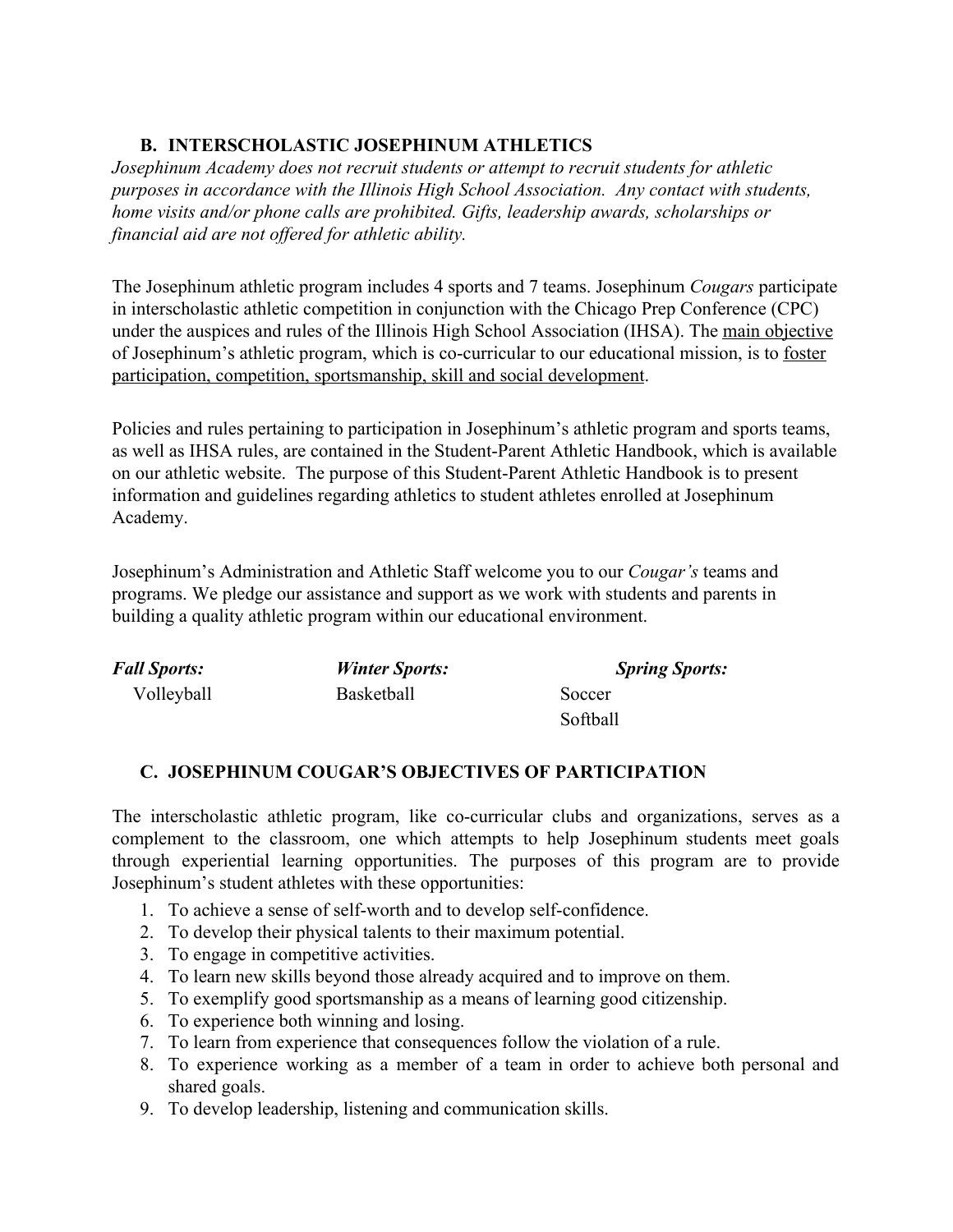- 10. To engage in problem solving and decision making.
- 11. To participate in organized activities with other young women whose different backgrounds and experiences enrich their own.
- 12. To understand and practice the principles of sound health, safety and physical fitness.
- 13. To manage time effectively.

#### **D. JOSEPHINUM COUGAR'S ATHLETIC CODE OF CONDUCT**

Josephinum Athletics administration, coaches of athletic teams and sponsors of student activities believe that students who are selected for the privilege of membership on teams will conduct themselves as responsible representatives of the school. In order to ensure this conduct, coaches and school officials enforce a Code of Conduct that is consistent with Josephinum's Mission Statement and general Student Code of Conduct. Consequently, student athletes who fail to abide by the Code of Conduct are subject to disciplinary action. Members of teams must serve as exemplars of high moral character and must demonstrate the same appropriate academic and co-curricular commitment which is expected of all Josephinum students.

As recognized representatives of their school, student athletes are expected to exhibit appropriate behavior during their sports season and out of it, in uniform or out of uniform, on campus or off campus, during the school day and outside of the school day.

#### **IV. ATHLETIC DISCIPLINARY ACTION**

- **HAZING** Any activity created with the intention of causing another student mental, emotional or physical discomfort, embarrassment, or ridicule is considered hazing. Hazing is unacceptable conduct, as well as illegal and will never be tolerated. Incidents of hazing should be reported immediately to the Athletic Director or Dean of Students.
- **SOCIAL MEDIA** If the student-athlete maintains a Facebook, Twitter, Snapchat, Instagram and/or any other social network profile on the internet, she is responsible for all the content exhibited on her page and will be held accountable for said content.
- **● ALCOHOL or OTHER DRUG USE/POSSESSION/DISTRIBUTION -** Use/possession/distribution of alcohol, tobacco, other controlled substances, or misuse of non-prescription drugs is harmful and illegal.

All student-athletes who violate any of these behaviors (but not limited to) during pre-season, in-season, and off-season training are subject to the Josephinum Academy disciplinary actions and/or removal from the team.

#### **V. ATTENDANCE POLICY**

A student must be in school at least one-half of the day in order to participate in or attend co-curricular or athletic events after school. This applies to students who arrive late to school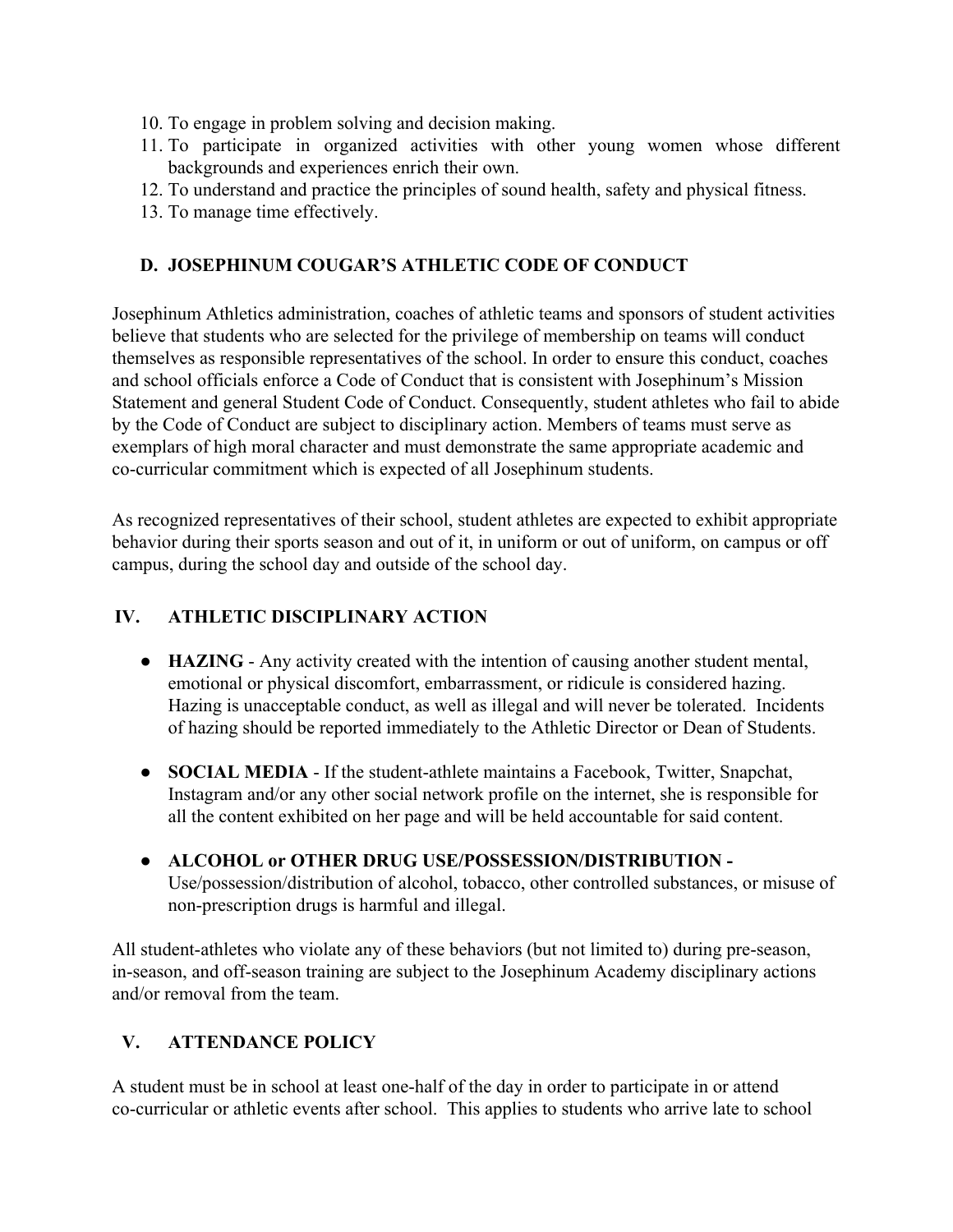even if they are ill. Personal free day and college visits will prevent participation in after school events.

# **VI. REQUIREMENTS FOR PARTICIPATION**

- 1. Signed Parent / Student-Athlete Agreement from the Handbook
- 2. IHSA Sports Medicine Acknowledgement & Consent Form
- 3. \$30 non-refundable athletic fee per sport (Will be due if student-athlete is selected to participate on a sports team)
- 1. IHSA Physical (expires every 395 days)

#### **VII. ATHLETIC INJURIES & CONCUSSION**

A student-athlete who is suspected of sustaining an injury while participating in an extracurricular activity shall be removed from participating or competition immediately. An Incident Report will be completed by the coach or athletic director, and the athlete must seek medical attention following an incident. If a student-athlete requires outside medical attention at any time, a note from a licensed physician must be received before the student-athlete can return to practice or contest.

Any student-athlete who has been removed from an interscholastic contest for a possible concussion or head injury cannot return to that contest unless cleared to do so by a certified athletic trainer or licensed physician. If not cleared to return to that contest, a student-athlete cannot return to play or practice until the student-athlete has provided the school with written clearance from a licensed physician or certified athletic trainer. While removed from all extracurricular activities, it is the state and school policy that all student-athletes begin action steps for recovery through *Return to Learn* and *Return to Play* concession management programs until the student-athlete has been entirely cleared.

#### **VIII. TRANSPORTATION**

Josephinum Academy provides bus and/or van transportation to and from all away athletic contests (not practices or any home games). In rare instances, permission may be given to an individual to drive to contests. Athletes must return to the school by the same means of transportation used going to the athletic contest. Only with explicit permission of the coach and signed permission of the parent/guardian, may an athlete leave an away contest by a different means of transportation.

#### **IX. FUNDRAISING**

All athletic fundraising for Josephinum Athletics is completed by each team specifically led by the head coach. Athletic teams are expected to fundraiser for themselves. Any fundraising events must be submitted to the Director of Athletics at least two weeks in advance. Any gift for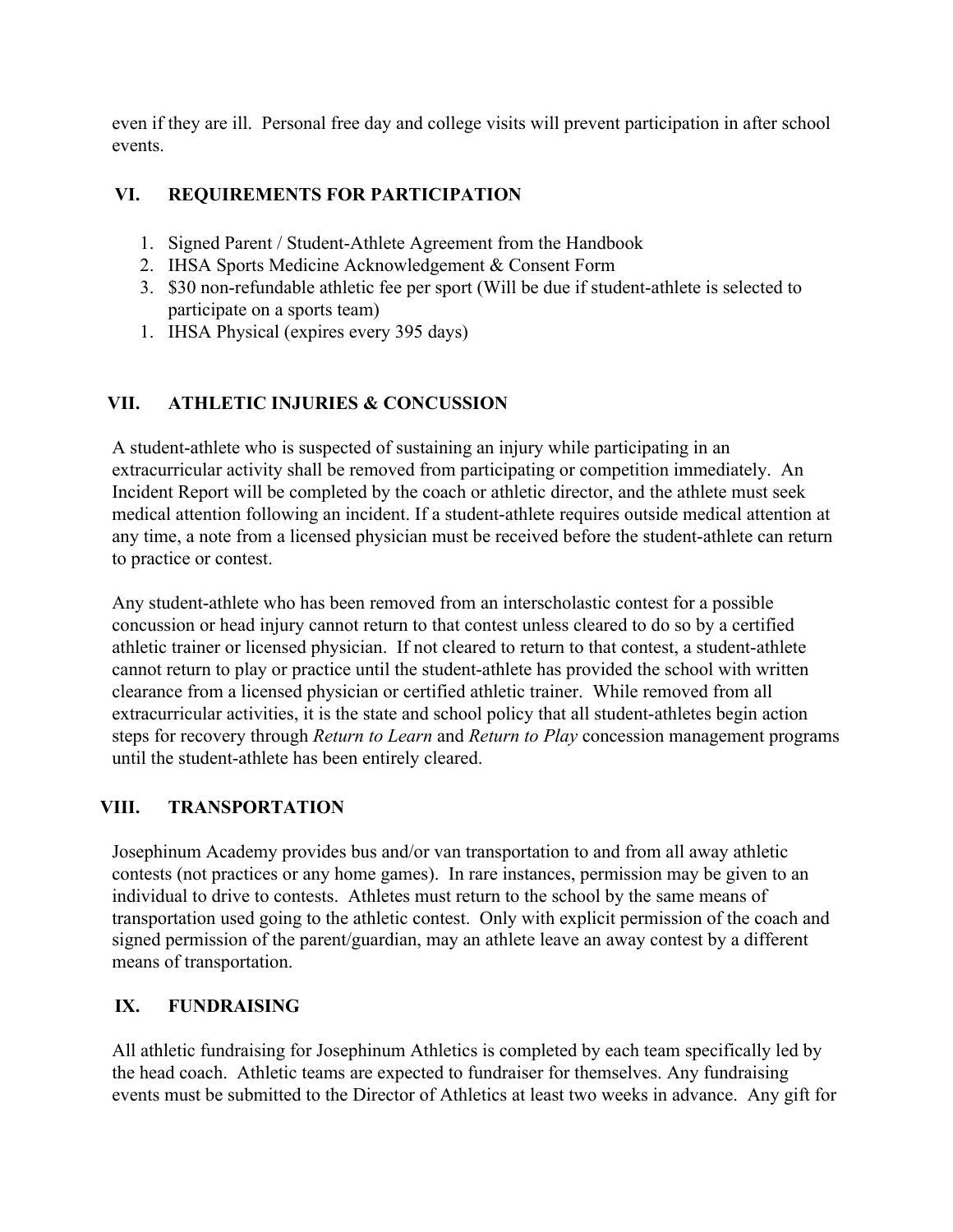Josephinum athletic teams must be cleared with the Athletic Director. This includes T-shirts, donations, equipment, uniforms, etc.

## **X. COMMUNICATION BETWEEN COACH, ATHLETE AND PARENT "Let the coaches' coach, the players play and the referees' ref".**

# **A. PARENT/COACH RELATIONSHIP**

We are very pleased that your student-athlete has chosen to participate in Josephinum athletics. We will do all we can to provide a positive experience for her. Possibly the most important ingredient to achieve this outcome is to ensure that lines of communication are developed to allow for free and easy resolution of questions before they become issues. As a parent, you have the right to know what expectations are placed on your student-athlete.

# **B. COMMUNICATION COACHES SHOULD GIVE TO PARENTS**

- Philosophy of the coach.
- Team Goals.
- Expectations the coach has for your child.
- Locations and times of all practices and contests.
- Team requirements (i.e., physical, fees, forms, special equipment, off-season conditions and summer programs).
- Procedure should your child be injured during participation.
- Discipline that could result in the denial of your child's participation.

#### **C. COMMUNICATION COACHES SHOULD EXPECT FROM PARENTS**

- Concerns expressed directly to the coach first.
- Notification of any schedule conflicts well in advance.
- Specific concern in regard to a coach's philosophy and/or expectations.

As your athlete becomes involved in the various programs at Josephinum Academy, she will experience some of the most rewarding moments in her life. It is important to understand that there also may be times when things do not go the way your athlete wishes. At these times, discussion with the coach and athletic director may be desirable to clear up the issue and avoid any misunderstanding.

# **D. APPROPRIATE CONCERNS TO DISCUSS WITH COACHES**

- The treatment of your child mentally and physically.
- Ways to help your athlete improve.
- Concerns about your athlete's behavior.

It is very difficult to accept your child's lack of playing time. Coaches are professionals. They make judgment decisions based on what they believe to be the best for the team. As you have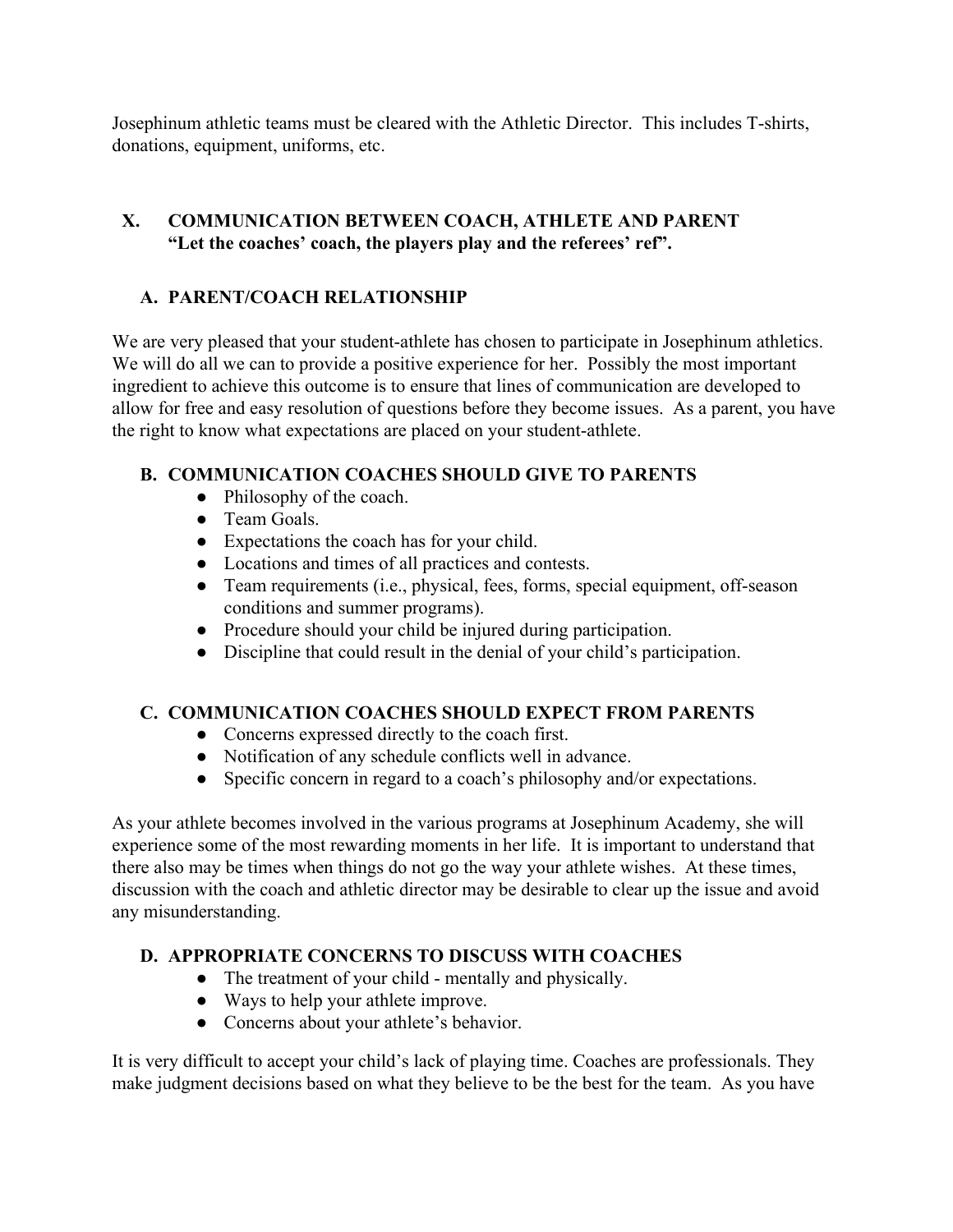seen from the list above, certain things can and should be discussed with your athlete's coach. We ask that other things be left to the discretion of the coach.

#### **E. COACHES' DECISIONS**

- Playing time.
- Team strategy.
- Play calling.
- Matters concerning other student-athletes.

There are situations that may require a conference between the coach and the parent. We ask you to wait 24 hours before contacting coaches with concerns from the night before. It is important that both parties involved have a clear understanding of the other person's position. Please do not approach a coach before or after a contest or practice. These can be emotional times for both the parent and coach. Meetings of this nature do not promote resolutions. When these conferences are necessary, the following procedure should be followed to help promote a resolution of the issue of concern:

- The student-athlete should first talk with the coach about her concerns.
- Then the parent should talk to the coach about his/her concerns.
- If the meeting with the coach does not provide a satisfactory resolution, call the Athletic Director to discuss the situation.

#### **F. THE CHANNEL OF AUTHORITY IN THE ATHLETIC DEPARTMENT**

- Lower Level Head Coach / Assistant Coach
- Varsity Head Coach
- Athletic Director
- Principal

#### **XI. SPIRITUALITY**

Team masses, prayer services, prayers before or after games, etc. are acceptable means by which a coach may strive to develop a spiritual component to his/her team.

#### **An Athletic Prayer**

God our Father You have created us to strive for the best. Grant to all athletes, coaches, and fans, strength to pursue excellence during this event, and in all that we do. We pray for the safety of these athletes; Protect them from injury and harm. And finally, we pray for your grace, that you would provide us with the endurance to pursue our heavenly prize: eternal life in your Son. Amen.